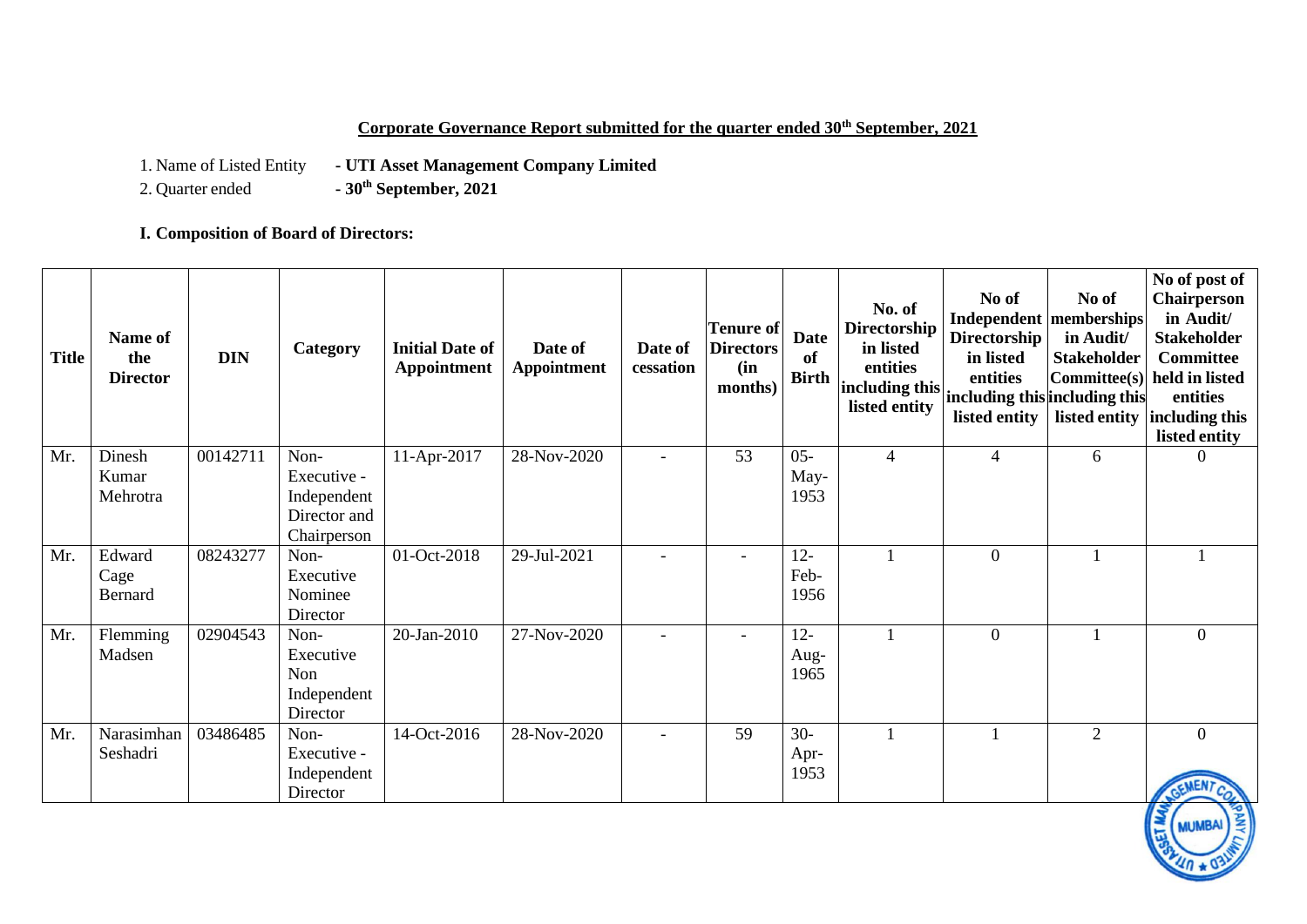| Mr. | Deepak     | 03379600 | Non-         | 25-Sep-2018  | 29-July-2021 | 36                       | $01-$  | $\overline{2}$ | $\overline{2}$   | $\overline{2}$ |                  |
|-----|------------|----------|--------------|--------------|--------------|--------------------------|--------|----------------|------------------|----------------|------------------|
|     | Kumar      |          | Executive -  |              |              |                          | Nov-   |                |                  |                |                  |
|     | Chatterjee |          | Independent  |              |              |                          | 1953   |                |                  |                |                  |
|     |            |          | Director     |              |              |                          |        |                |                  |                |                  |
| Mr. | Rajeev     | 01888608 | Non-         | 20-Nov-2019  | 20-Nov-2019  | 22                       | $01-$  |                |                  |                | 0                |
|     | Kakar      |          | Executive -  |              |              |                          | Jul-   |                |                  |                |                  |
|     |            |          | Independent  |              |              |                          | 1963   |                |                  |                |                  |
|     |            |          | Director     |              |              |                          |        |                |                  |                |                  |
| Ms. | Dipali     | 07556685 | Non-         | 20-Nov-2019  | 20-Nov-2019  | 22                       | $04 -$ | $\overline{2}$ | $\overline{2}$   | 3              | $\boldsymbol{0}$ |
|     | Hemant     |          | Executive -  |              |              |                          | Jul-   |                |                  |                |                  |
|     | Sheth      |          | Independent  |              |              |                          | 1965   |                |                  |                |                  |
|     |            |          | Director     |              |              |                          |        |                |                  |                |                  |
| Ms. | Jayashree  | 07140297 | Non-         | 20-Nov-2019  | 20-Nov-2019  | 22                       | $01-$  |                |                  |                | $\Omega$         |
|     | Vaidhyanat |          | Executive -  |              |              |                          | Feb-   |                |                  |                |                  |
|     | han        |          | Independent  |              |              |                          | 1970   |                |                  |                |                  |
|     |            |          | Director     |              |              |                          |        |                |                  |                |                  |
| Mr. | Sanjay     | 08161701 | Non-         | 29-July-2021 | 29-July-2021 |                          | $01-$  |                | $\boldsymbol{0}$ | $\overline{0}$ | $\theta$         |
|     | Varshneya  |          | Executive -  |              |              |                          | Dec-   |                |                  |                |                  |
|     |            |          | Nominee      |              |              |                          | 1965   |                |                  |                |                  |
|     |            |          | Director     |              |              |                          |        |                |                  |                |                  |
| Mr. | Imtaiyazur | 01818725 | Executive    | 28-Apr-2019  | 28-Apr-2019  | $\overline{\phantom{a}}$ | $07 -$ |                | $\overline{0}$   |                | $\overline{0}$   |
|     | Rahman     |          | Director and |              |              |                          | Sep-   |                |                  |                |                  |
|     |            |          | <b>CEO</b>   |              |              |                          | 1963   |                |                  |                |                  |

| <b>Company Remarks</b> | The shareholders had, at the 18 <sup>th</sup> Annual General Meeting of the Company held on $28th$ July, 2021, <i>inter-alia</i> approved the following:                                                                                      |
|------------------------|-----------------------------------------------------------------------------------------------------------------------------------------------------------------------------------------------------------------------------------------------|
|                        | Appointment of Mr. Edward Cage Bernard (DIN: 08243277) as a Nominee Director (Non-Executive Category) with effect from 29 <sup>th</sup><br>July, 2021, liable to retire by rotation.                                                          |
|                        | Appointment of Mr. Sanjay Varshneya (DIN: 08161701) as a Nominee Director (Non-Executive Category) with effect from 29th July,<br>2021, liable to retire by rotation.                                                                         |
|                        | Re-appointment of Mr. Deepak Kumar Chatterjee (DIN: 03379600) as an Independent Director for another term of 5 (five) consecutive<br>years from 29 <sup>th</sup> July, 2021 to 28 <sup>th</sup> July, 2026, not liable to retire by rotation. |
|                        |                                                                                                                                                                                                                                               |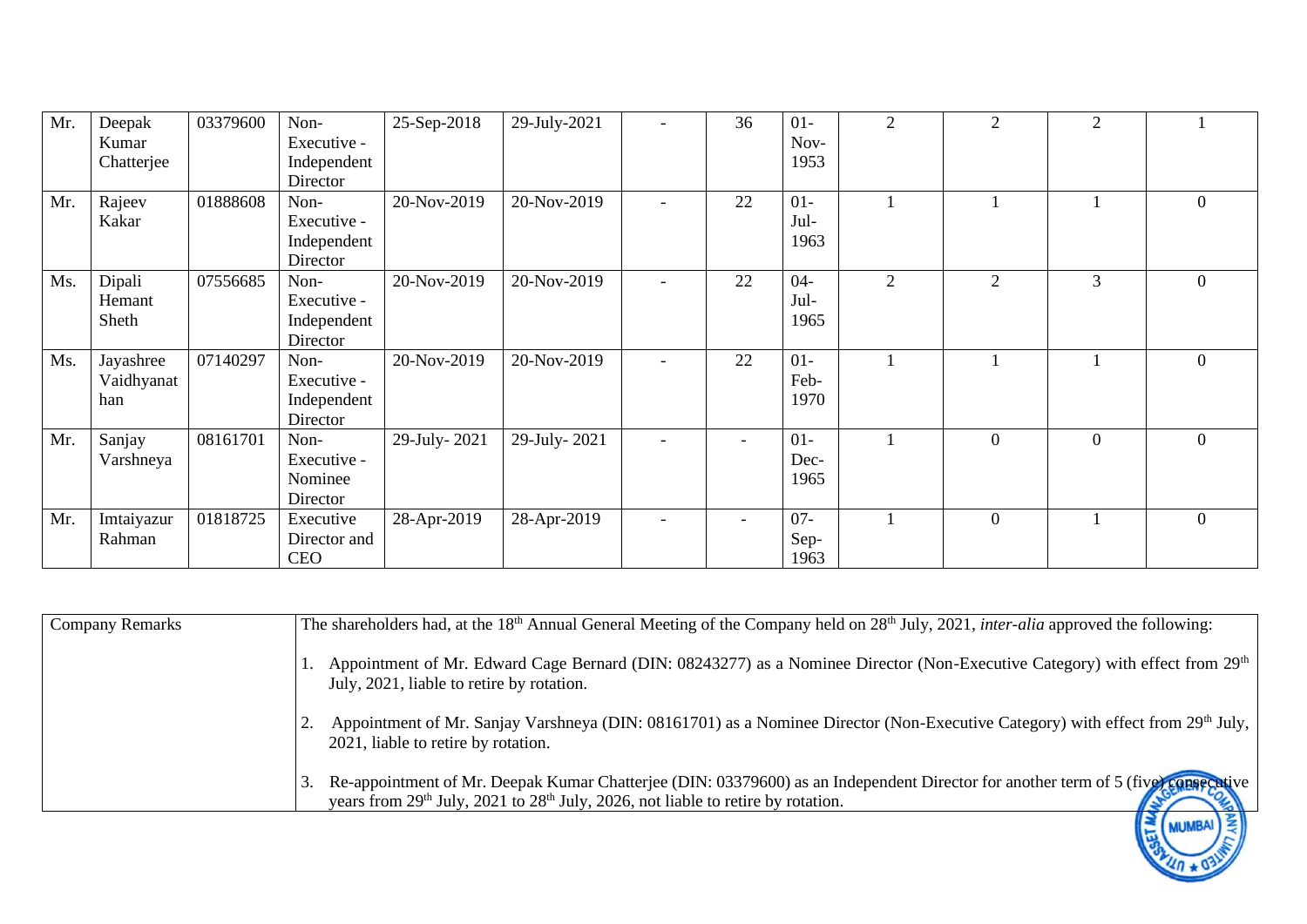| <b>Whether Regular chairperson</b> | Yes |
|------------------------------------|-----|
| appointed                          |     |
| Whether Chairperson is related to  | No  |
| MD or CEO                          |     |

## **II. Composition of Committees:**

## **a. Audit Committee:**

| Sr. No. | <b>Name of the Director</b> | <i>Category</i>                                              | <b>Chairperson/Membership</b> | <b>Appointment Date</b> | <b>Cessation Date</b> |
|---------|-----------------------------|--------------------------------------------------------------|-------------------------------|-------------------------|-----------------------|
|         |                             | Deepak Kumar Chatterjee   Non-Executive Independent Director | Chairperson                   | 24-Oct-2018             |                       |
|         | Dinesh Kumar Mehrotra       | Non-Executive Independent Director                           | Member                        | 29-Jan-2018             |                       |
|         | <b>Flemming Madsen</b>      | Non-Executive Non Independent Director                       | Member                        | 02-Mar-2010             |                       |
|         | Narasimhan Seshadri         | Non-Executive Independent Director                           | Member                        | 27-Jan-2017             |                       |
|         | Rajeev Kakar                | Non-Executive Independent Director                           | Member                        | 16-Dec-2019             |                       |

| $\mathbf{V}$<br>appointed<br>egular<br>chairperson | $\mathbf{v}$ $\alpha$<br>$\mathbf{r}$ |
|----------------------------------------------------|---------------------------------------|
|                                                    |                                       |

# **b. Nomination and Remuneration Committee:**

| Sr. No. | <b>Name of the Director</b> | <i>Category</i>                    | <b>Chairperson/Membership</b> | <b>Appointment Date</b> | <b>Cessation Date</b> |
|---------|-----------------------------|------------------------------------|-------------------------------|-------------------------|-----------------------|
|         | Narasimhan Seshadri         | Non-Executive Independent Director | Chairperson                   | 24-Oct-2018             |                       |
|         | Dinesh Kumar Mehrotra       | Non-Executive Independent Director | Member                        | $05-Apr-2018$           |                       |
|         | <b>Edward Cage Bernard</b>  | Non-Executive Nominee Director     | Member                        | 24-Oct-2018             |                       |
|         | Dipali Hemant Sheth         | Non-Executive Independent Director | Member                        | $16$ -Dec-2019          |                       |

Whether Regular chairperson appointed Yes

# **c. Stakeholders Relationship Committee:**

| Sr. No. | <b>Name of the Director</b> | <i>Category</i>                    | <b>Chairperson/Membership</b> | <b>Appointment Date</b> | <b>Cessation Date</b> |
|---------|-----------------------------|------------------------------------|-------------------------------|-------------------------|-----------------------|
|         | <b>Edward Cage Bernard</b>  | Non-Executive Nominee Director     | Chairperson                   | 24-Oct-2018             |                       |
|         | Deepak Kumar Chatteriee     | Non-Executive Independent Director | Member                        | 24-Oct-2018             | <b>CALEN</b>          |
|         | Jayashree Vaidhyanathan     | Non-Executive Independent Director | Member                        | 04-Dec-2020             |                       |
|         |                             |                                    |                               |                         | $II \geq I$           |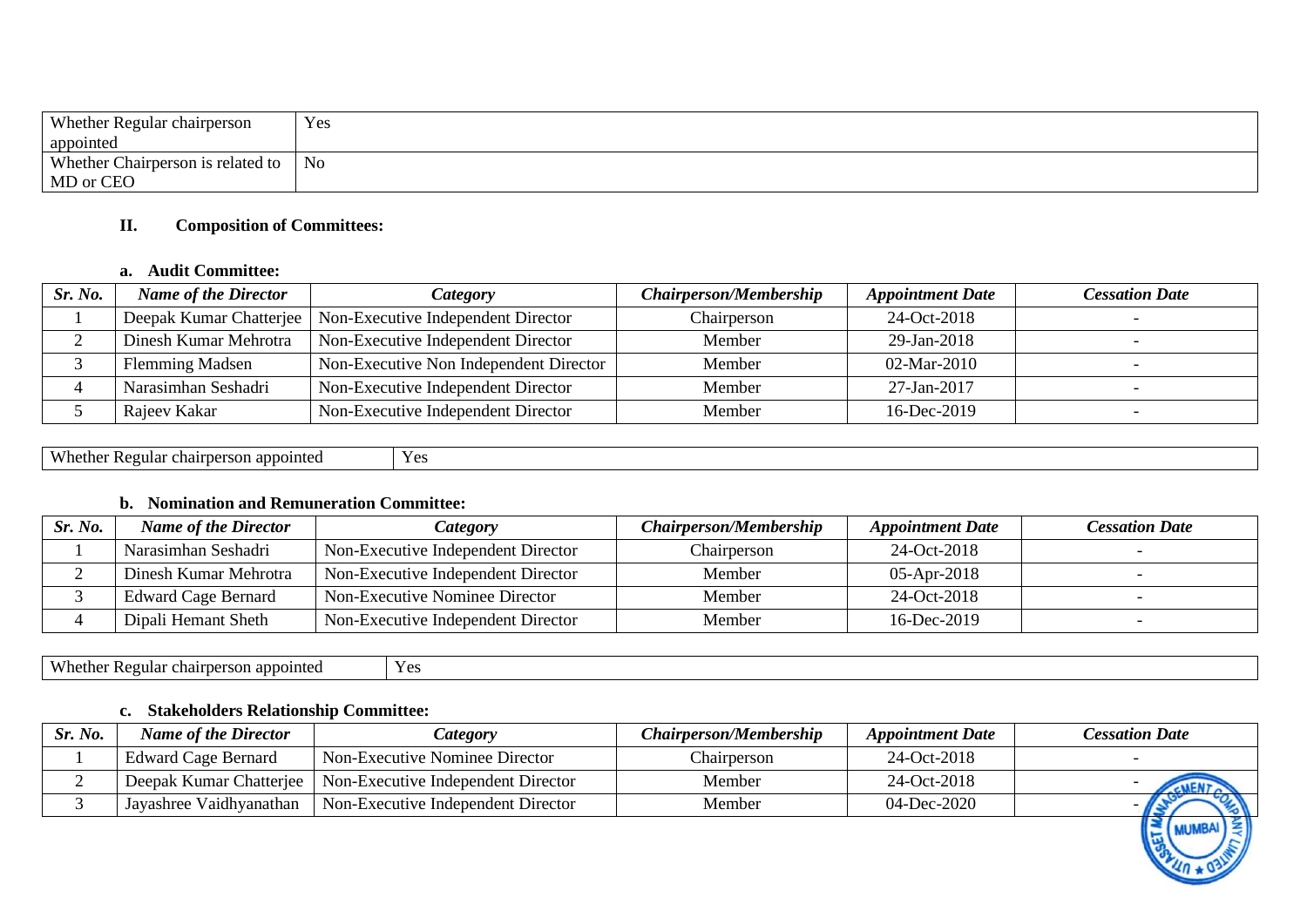| Wh.<br>.nno:<br>.<br>,,,, | $\sim$ |
|---------------------------|--------|

## **d. Risk Management Committee:**

| Sr. No. | <b>Name of the Director</b> | Category                                                     | <b>Chairperson/Membership</b> | <b>Appointment Date</b> | <b>Cessation Date</b> |
|---------|-----------------------------|--------------------------------------------------------------|-------------------------------|-------------------------|-----------------------|
|         | Rajeev Kakar                | Non-Executive Independent Director                           | Chairperson                   | 04-Dec-2020             |                       |
|         | <b>Flemming Madsen</b>      | Non-Executive Non Independent Director                       | Member                        | 02-Mar-2010             |                       |
|         | Narasimhan Seshadri         | Non-Executive Independent Director                           | Member                        | 05-Apr-2018             |                       |
|         |                             | Deepak Kumar Chatterjee   Non-Executive Independent Director | Member                        | 27-Apr-2019             |                       |
|         | Jayashree Vaidhyanathan     | Non-Executive Independent Director                           | Member                        | 16-Dec-2019             |                       |

| X/h<br>appointed<br>person.<br>Regular<br>athar<br>chair<br>. | $V$ $\alpha$<br>л.<br>. |
|---------------------------------------------------------------|-------------------------|
|                                                               |                         |

# **e. Corporate Social Responsibility Committee:**

| Sr. No. | <b>Name of the Director</b> | <b>Category</b>                    | <b>Chairperson/Membership</b> | <b>Appointment Date</b> | <b>Cessation Date</b> |
|---------|-----------------------------|------------------------------------|-------------------------------|-------------------------|-----------------------|
|         | Dipali Hemant Sheth         | Non-Executive Independent Director | Chairperson                   | 04-Dec-2020             |                       |
|         | Dinesh Kumar Mehrotra       | Non-Executive Independent Director | Member                        | 29-Jan-2018             |                       |
|         | <b>Edward Cage Bernard</b>  | Non-Executive Nominee Director     | Member                        | 24-Oct-2018             |                       |
|         | Imtaiyazur Rahman           | Executive Director and CEO         | Member                        | 04-Dec-2020             |                       |

Whether Regular chairperson appointed Yes

## **f. Digital Transformation Committee:**

| Sr. No. | <b>Name of the Director</b>           | Category                               | <b>Chairperson/Membership</b> |
|---------|---------------------------------------|----------------------------------------|-------------------------------|
|         | Jayashree Vaidhyanathan               | Non-Executive Independent Director     | Chairperson                   |
|         | <b>Flemming Madsen</b>                | Non-Executive Non Independent Director | Member                        |
|         | Rajeev Kakar                          | Non-Executive Independent Director     | Member                        |
|         | Dipali Hemant Sheth                   | Non-Executive Independent Director     | Member                        |
|         | Imtaiyazur Rahman                     | <b>Executive Director and CEO</b>      | Member                        |
|         | Whether Regular chairperson appointed | Yes                                    | 学                             |
|         |                                       |                                        | $  =$ [MIMRAI] $\ge$ ]        |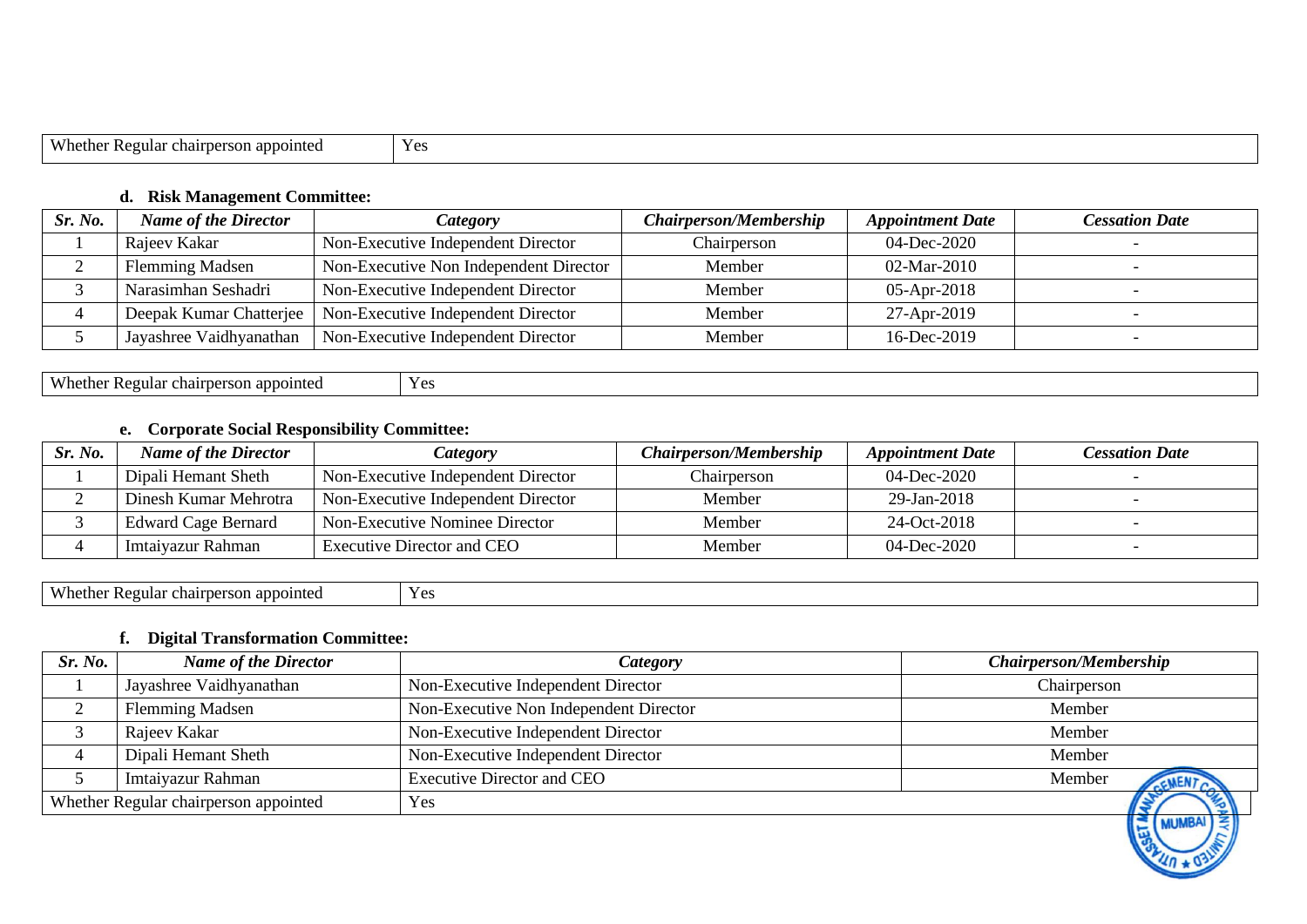# **g. ESG Committee:**

| Sr. No. | <b>Name of the Director</b> | <i>Category</i>                        | <b>Chairperson/Membership</b> |
|---------|-----------------------------|----------------------------------------|-------------------------------|
|         | <b>Flemming Madsen</b>      | Non-Executive Non Independent Director | Chairperson                   |
|         | Narasimhan Seshadri         | Non-Executive Independent Director     | Member                        |
|         | Rajeev Kakar                | Non-Executive Independent Director     | Member                        |
|         | Dipali Hemant Sheth         | Non-Executive Independent Director     | Member                        |
|         | Sanjay Varshneya            | Non-Executive Nominee Director         | Member                        |

| Company<br><b>Pam</b><br>≃ (АСШАНК)                       | 202<br>$\sim$ $\sim$<br>the<br>. .<br>mittee<br>ha<br>omr<br>$\gamma$ 110 h<br>urcular ra<br>haar<br>utior<br>I ne<br>cons<br>tituted<br>August<br>Boarc<br>-dated<br>эv |
|-----------------------------------------------------------|--------------------------------------------------------------------------------------------------------------------------------------------------------------------------|
| Wh.<br>appointed<br>chair<br>ethe<br>oulai<br>person<br>w | $\mathbf{v}$<br>* ‴                                                                                                                                                      |

# **III. Meeting of Board of Directors:**

| Date(s) of Meeting (if any) in<br>the previous quarter | $Date(s)$ of<br>Meeting (if any)<br>in the current<br>quarter | Whether<br>requirement of<br><b>Quorum met</b> | Number of<br>Directors present<br>(other than<br>Independent<br>Directors) | <b>Number of Independent</b><br><b>Directors</b><br>attending the meeting | Maximum gap between any two<br>consecutive (in number of days) |
|--------------------------------------------------------|---------------------------------------------------------------|------------------------------------------------|----------------------------------------------------------------------------|---------------------------------------------------------------------------|----------------------------------------------------------------|
| 28-Apr-2021                                            |                                                               | Yes                                            |                                                                            |                                                                           |                                                                |
| 07-Jun-2021                                            |                                                               | Yes                                            |                                                                            |                                                                           | 39                                                             |
| 30-Jun-2021                                            |                                                               | Yes                                            |                                                                            |                                                                           | 22                                                             |
|                                                        | 28-Jul-2021                                                   | Yes                                            |                                                                            |                                                                           | 27                                                             |
|                                                        | 24-Aug-2021                                                   | Yes                                            |                                                                            |                                                                           | 26                                                             |
|                                                        | 20-Sep-2021                                                   | Yes                                            |                                                                            |                                                                           | 26                                                             |

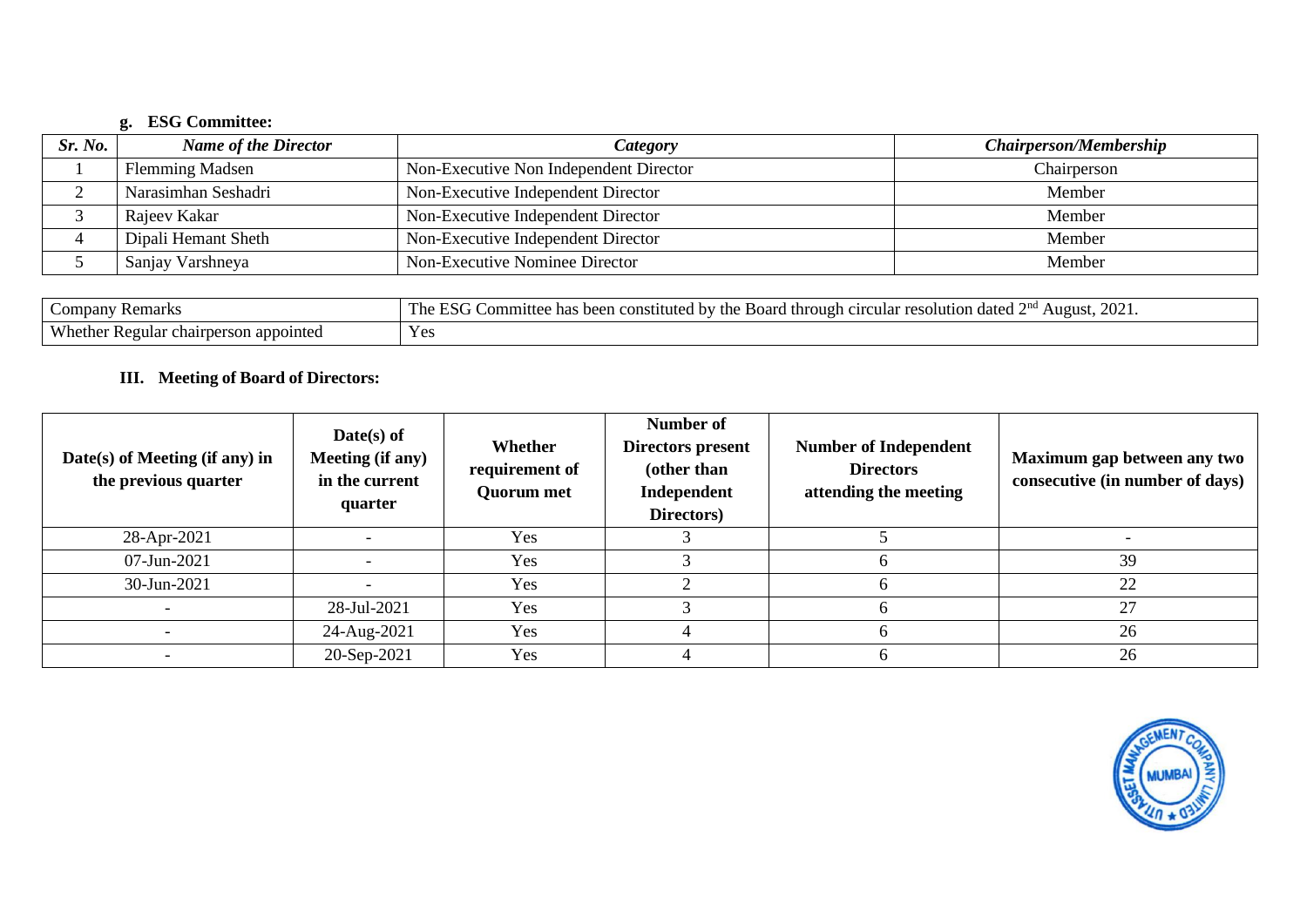# **IV. Meeting of Committees**

| <b>Name of the Committee</b>                  | Date(s) of<br>meeting of<br>the<br>committee in<br>the relevant<br>quarter | Whether<br>requirement<br>of Quorum<br>met (Yes/No) | <b>Number of</b><br><b>Directors</b><br>present<br>(other than<br>Independent<br>Directors) | <b>Number of</b><br>Independent<br><b>Directors</b><br>attending the<br>meeting | Date(s) of meeting of the<br>committee in the previous<br>quarter | Maximum gap between any two<br>consecutive (in number of days)<br>(only audit committee) |
|-----------------------------------------------|----------------------------------------------------------------------------|-----------------------------------------------------|---------------------------------------------------------------------------------------------|---------------------------------------------------------------------------------|-------------------------------------------------------------------|------------------------------------------------------------------------------------------|
| <b>Audit Committee</b>                        | $\sim$                                                                     | Yes                                                 |                                                                                             | $\overline{4}$                                                                  | 28-Apr-2021                                                       | $\overline{a}$                                                                           |
| <b>Audit Committee</b>                        | $\overline{\phantom{a}}$                                                   | Yes                                                 |                                                                                             | $\overline{4}$                                                                  | 07-Jun-2021                                                       | 39                                                                                       |
| <b>Audit Committee</b>                        | 28-Jul-2021                                                                | Yes                                                 |                                                                                             | $\overline{4}$                                                                  |                                                                   | 50                                                                                       |
| Nomination & Remuneration<br>Committee        |                                                                            | Yes                                                 |                                                                                             | 3                                                                               | 21-Apr-2021                                                       |                                                                                          |
| Nomination & Remuneration<br>Committee        | $\overline{a}$                                                             | Yes                                                 |                                                                                             | 3                                                                               | 04-Jun-2021                                                       |                                                                                          |
| Nomination & Remuneration<br>Committee        | $\blacksquare$                                                             | Yes                                                 |                                                                                             | 3                                                                               | 25-Jun-2021                                                       | $\overline{\phantom{0}}$                                                                 |
| Nomination & Remuneration<br>Committee        | 09-Jul-2021                                                                | Yes                                                 |                                                                                             | 3                                                                               |                                                                   |                                                                                          |
| Nomination & Remuneration<br>Committee        | 28-Jul-2021                                                                | Yes                                                 |                                                                                             | 3                                                                               |                                                                   |                                                                                          |
| Nomination & Remuneration<br>Committee        | 21-Aug-2021                                                                | Yes                                                 |                                                                                             | $\overline{3}$                                                                  | $\overline{\phantom{0}}$                                          |                                                                                          |
| Nomination & Remuneration<br>Committee        | 16-Sep-2021                                                                | Yes                                                 |                                                                                             | 3                                                                               |                                                                   |                                                                                          |
| <b>Stakeholders Relationship</b><br>Committee | $\overline{a}$                                                             | Yes                                                 |                                                                                             | $\overline{2}$                                                                  | 26-Apr-2021                                                       | $\blacksquare$                                                                           |
| <b>Risk Management Committee</b>              | $\overline{a}$                                                             | Yes                                                 |                                                                                             | $\overline{4}$                                                                  | 02-Jun-2021                                                       |                                                                                          |
| <b>Risk Management Committee</b>              | 17-Aug-2021                                                                | Yes                                                 |                                                                                             | 4                                                                               | $\overline{\phantom{a}}$                                          |                                                                                          |

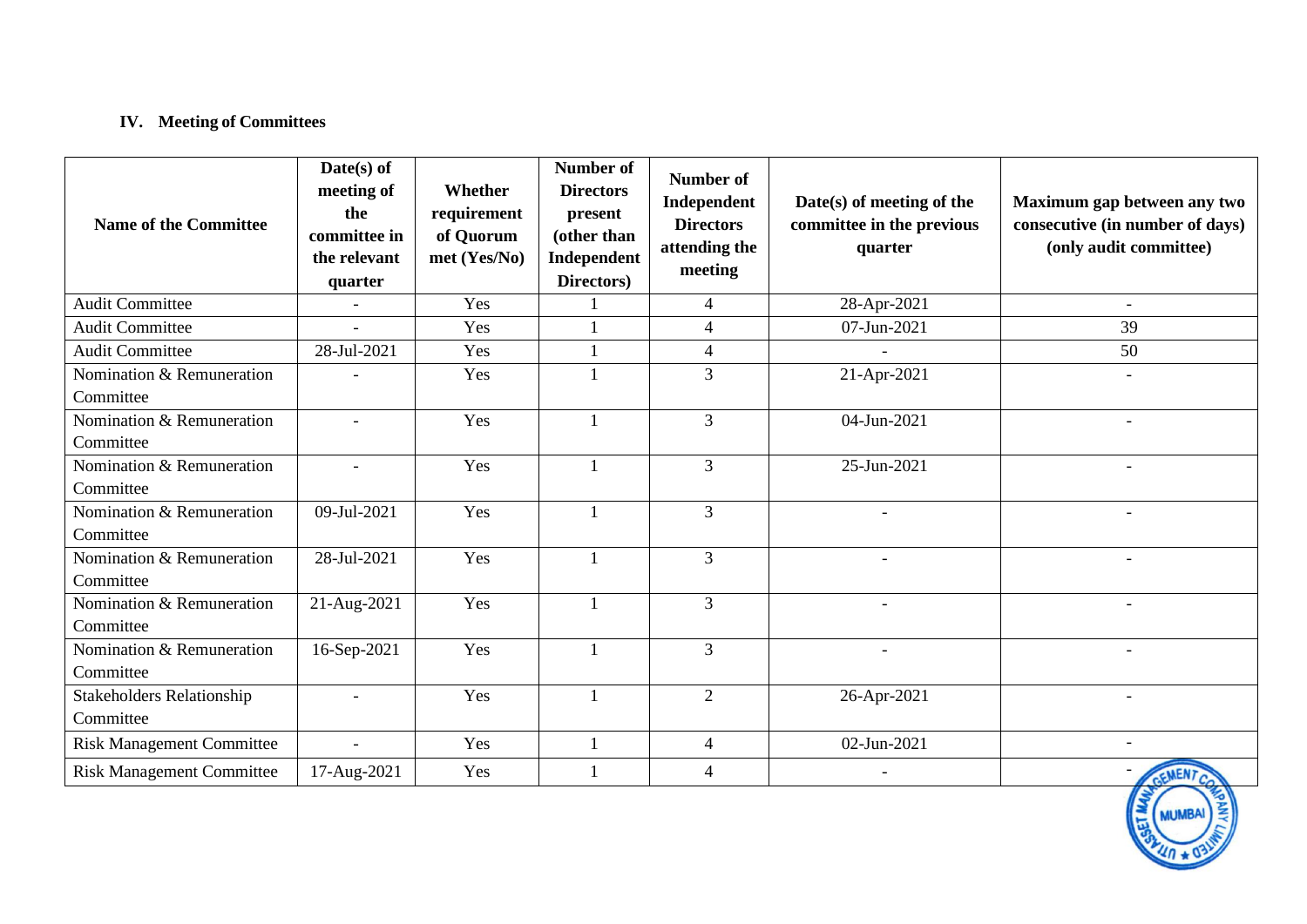| Corporate Social                | 26-Apr-2021 | Yes |  |             |  |
|---------------------------------|-------------|-----|--|-------------|--|
| <b>Responsibility Committee</b> |             |     |  |             |  |
| Digital Transformation          |             | Yes |  | 14-Jun-2021 |  |
| Committee                       |             |     |  |             |  |
| Digital Transformation          | 15-Sep-2021 | Yes |  |             |  |
| Committee                       |             |     |  |             |  |

#### **V. Related Party Transactions**

| Subject                                                                                                | Compliance status (Yes/No/NA) |
|--------------------------------------------------------------------------------------------------------|-------------------------------|
| Whether prior approval of audit committee obtained                                                     | <b>Y</b> es                   |
| Whether shareholder approval obtained for material RPT                                                 | Not Applicable                |
| Whether details of RPT entered into pursuant to omnibus approval have been reviewed by Audit Committee | Yes                           |

#### **VI. Affirmations:**

- 1. The composition of Board of Directors is in terms of SEBI (Listing obligations and disclosure requirements) Regulations, 2015. **Yes**
- 2. The composition of the following committees is in terms of SEBI (Listing obligations and disclosure requirements) Regulations, 2015
	- a. Audit Committee **Yes**
	- b. Nomination & Remuneration Committee **Yes**
	- c. Stakeholders RelationshipCommittee **Yes**
	- d. Risk Management Committee (applicable to the top 500 listed entities) **- Yes**
- 3. The committee members have been made aware of their powers, role and responsibilities as specified in SEBI (Listing obligations and disclosure requirements) Regulations, 2015. **- Yes**
- 4. The meetings of the board of directors and the above committees have been conducted in the manner as specified in SEBI (Listing obligations and disclosure requirements) Regulations, 2015.**- Yes**
- 5. This report and/or the report submitted in the previous quarter has been placed before Board of Directors. **– Yes**

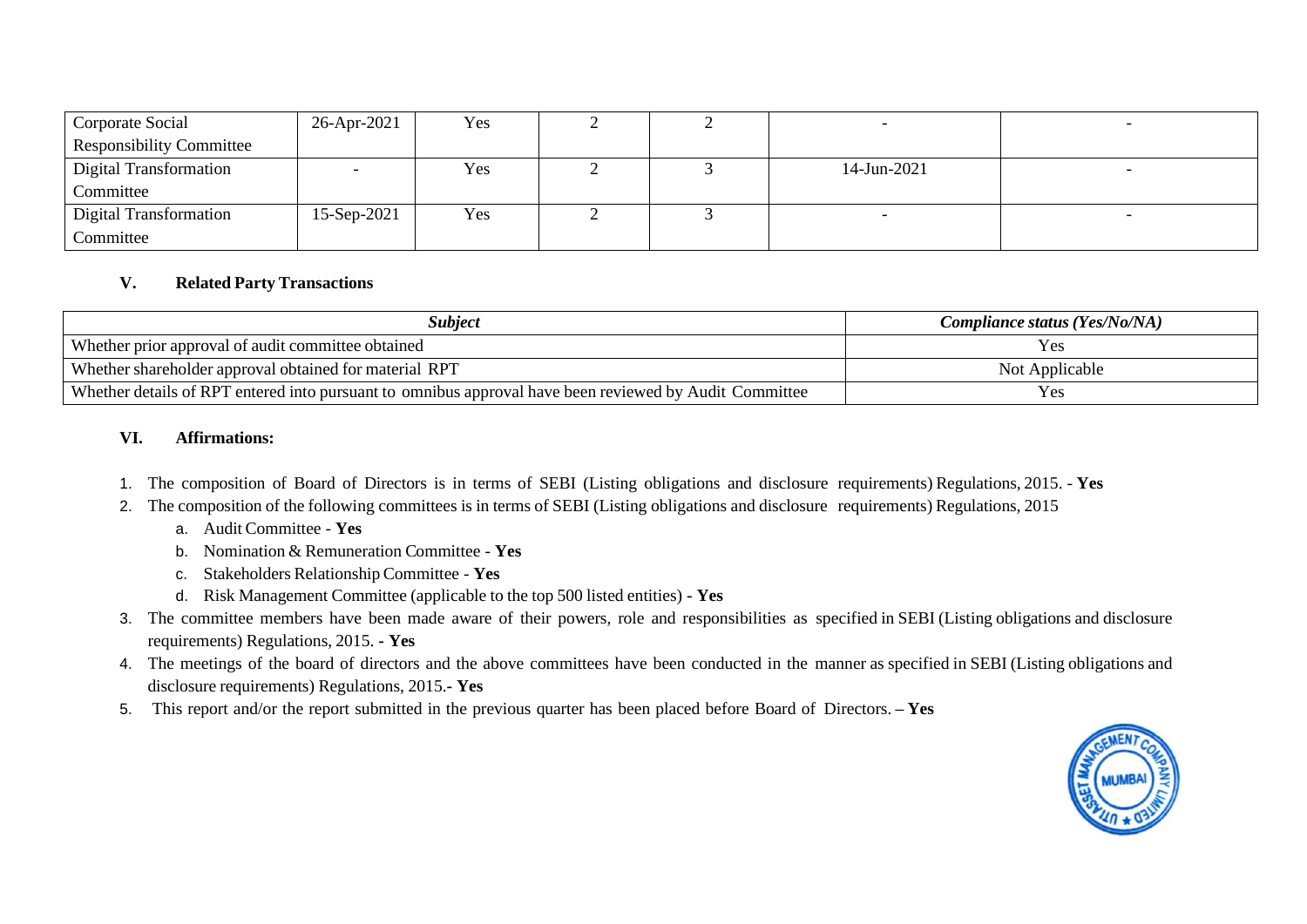# **VII. Affirmations:**

| <b>Broad heading</b>                                               | <b>Regulation Number</b>               | Compliance status (Yes/No/NA)                                      |
|--------------------------------------------------------------------|----------------------------------------|--------------------------------------------------------------------|
| Copy of the annual report including balance sheet, profit and loss | 46(2)                                  | Yes                                                                |
| account, directors report, corporate governance report, business   |                                        |                                                                    |
| responsibility report displayed on Website                         |                                        |                                                                    |
| Presence of Chairperson of Audit Committee at the Annual           | 18(1)(d)                               | Yes                                                                |
| <b>General Meeting</b>                                             |                                        |                                                                    |
| Presence of Chairperson of the nomination and remuneration         | 19(3)                                  | Yes                                                                |
| committee at the annual generalmeeting                             |                                        |                                                                    |
| Presence of Chairperson of the Stakeholder Relationship            | 20(3)                                  | N <sub>0</sub>                                                     |
| committee at the annual general meeting                            |                                        | Mr. Edward Cage Bernard could not participate at the 18th          |
|                                                                    |                                        | Annual General Meeting due to different time zone. Mr.             |
|                                                                    |                                        | Deepak Kumar Chatterjee, representative of Stakeholders            |
|                                                                    |                                        | Relationship Committee participated at the 18 <sup>th</sup> Annual |
|                                                                    |                                        | General Meeting of the Company.                                    |
| Whether "Corporate Governance Report" disclosed in Annual          | $34(3)$ read with para C of Schedule V | <b>Yes</b>                                                         |
| Report                                                             |                                        |                                                                    |



**Name : Arvind Patkar Designation : Company Secretary & Compliance Officer Place : Mumbai**

**Date : 19-10-2021**

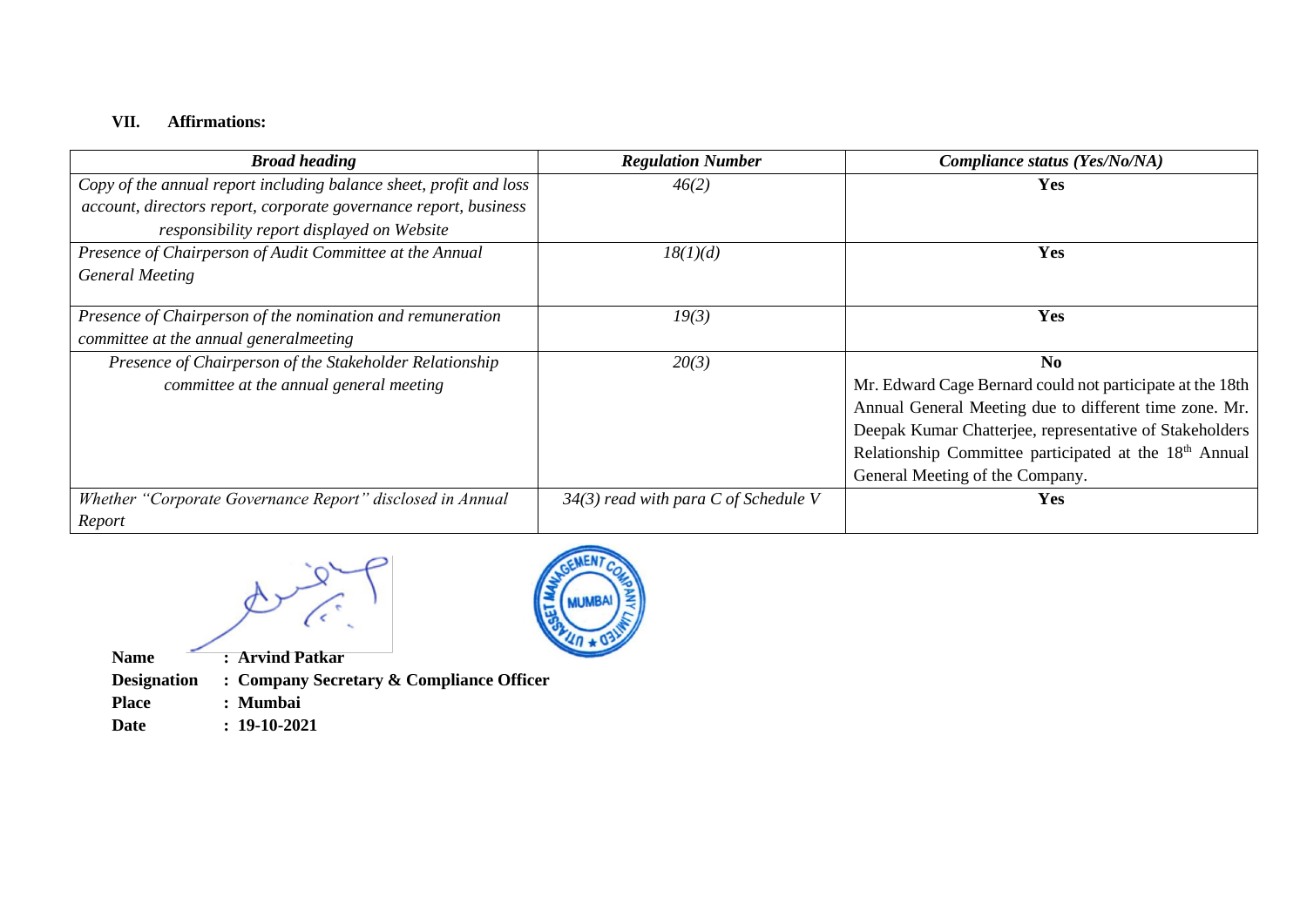#### **VIII. Disclosure of Loans / guarantees / comfort letters / securities etc**

(A) Any loan or any other form of debt advanced by the listed entity directly or indirectly to:

| <b>Entity</b>                                         | Aggregate amount advanced during six months | Balance outstanding at the end of six months |
|-------------------------------------------------------|---------------------------------------------|----------------------------------------------|
| Promoter or any other entity controlled by them       |                                             |                                              |
| Promoter Group or any other entity controlled by them |                                             |                                              |
| Directors (including relatives) or any other entity   |                                             |                                              |
| controlled by them                                    |                                             |                                              |
| KMPs or any other entity controlled by them           |                                             |                                              |

(B) Any guarantee/ comfort letter (by whatever name called) provided by the listed entity directly or indirectly, in connection with any loan(s) or any other form of debt availed by:

| <b>Entity</b>                                         | Type (guarantee, comfort letter | Aggregate amount of        | Balance outstanding at the end of six |
|-------------------------------------------------------|---------------------------------|----------------------------|---------------------------------------|
|                                                       | etc.)                           | issuance during six months | months (taking into account any       |
|                                                       |                                 |                            | invocation)                           |
| Promoter or any other entity controlled by them       | None                            |                            |                                       |
| Promoter Group or any other entity controlled by them | None                            |                            |                                       |
| Directors (including relatives) or any other entity   | None                            |                            |                                       |
| controlled by them                                    |                                 |                            |                                       |
| KMPs or any other entity controlled by them           | None                            |                            |                                       |

(C) Any security provided by the listed entity directly or indirectly, in connection with any loan(s) or any other form of debt availed by:

| <b>Entity</b>                                         | <b>Type of security</b> | Aggregate amount of security | Balance outstanding at the end of |
|-------------------------------------------------------|-------------------------|------------------------------|-----------------------------------|
|                                                       | (cash, shares etc.)     | provided during six months   | six months                        |
| Promoter or any other entity controlled by them       | None                    |                              |                                   |
| Promoter Group or any other entity controlled by them | None                    |                              |                                   |
|                                                       |                         |                              |                                   |